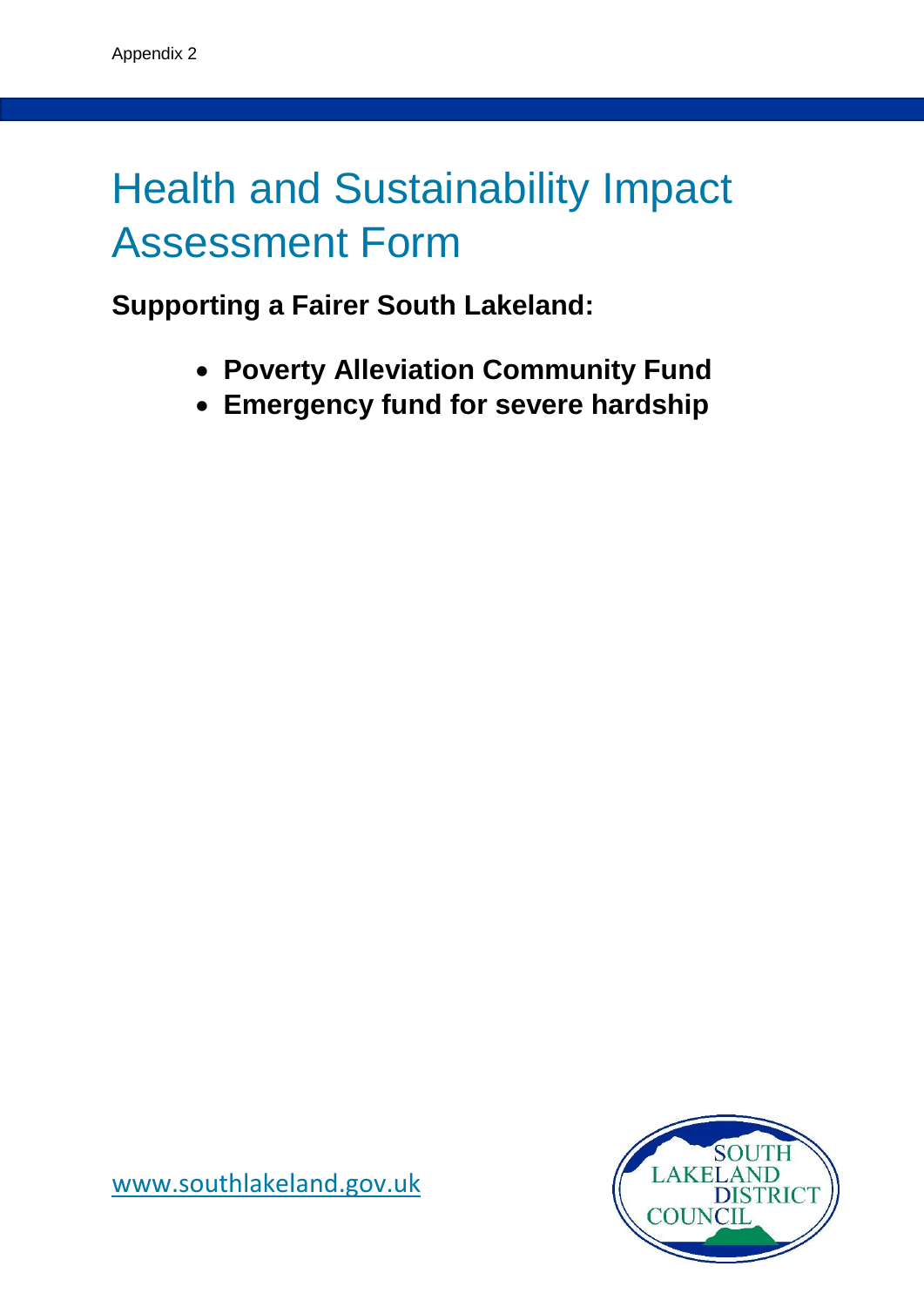### Environment and health

### Greenhouse gas emissions

SLDC's aim is to be carbon neutral by 2030: How will your proposal affect greenhouse gas emissions?

Consider:

Energy saving, for example preventing unnecessary use of energy - reducing use of appliances or cutting down on journeys that are not required.

Improving energy efficiency - ensures that the maximum benefit is gained from energy that is used. For example energy is not wasted or lost through insulation, heating the right areas and efficient lighting.

Renewable generation for example using renewable resources, such as wind, sunlight, rainwater.

Minimising emissions from transport.

Response:

Grant Application form: *The Council has a target for the District to be carbon neutral by 2037 – Does your project have a plan to minimise carbon emissions? How are you using the waste/energy hierarchy – 1) avoid, 2) reduce, 3) reuse?*

Monitoring form: *The Council has a target for the District to be carbon neutral by 2037 – Does your organisation have a plan to cut carbon emissions? If so please include a progress update and future plans.*

#### Alternative ways to deliver proposal

Please show how you are addressing alternative ways of delivering your proposal with a reduced or zero requirement for energy, building space, materials or travel

How are you using the waste/energy hierarchy  $-1$ ) avoid, 2) reduce, 3) reuse?

Response:

Grant Application form: *The Council has a target for the District to be carbon neutral by 2037 – Does your project have a plan to minimise carbon emissions? How are you using the waste/energy hierarchy – 1) avoid, 2) reduce, 3) reuse?*

### Air quality

Please demonstrate how your project will have an impact on air quality.

Response:

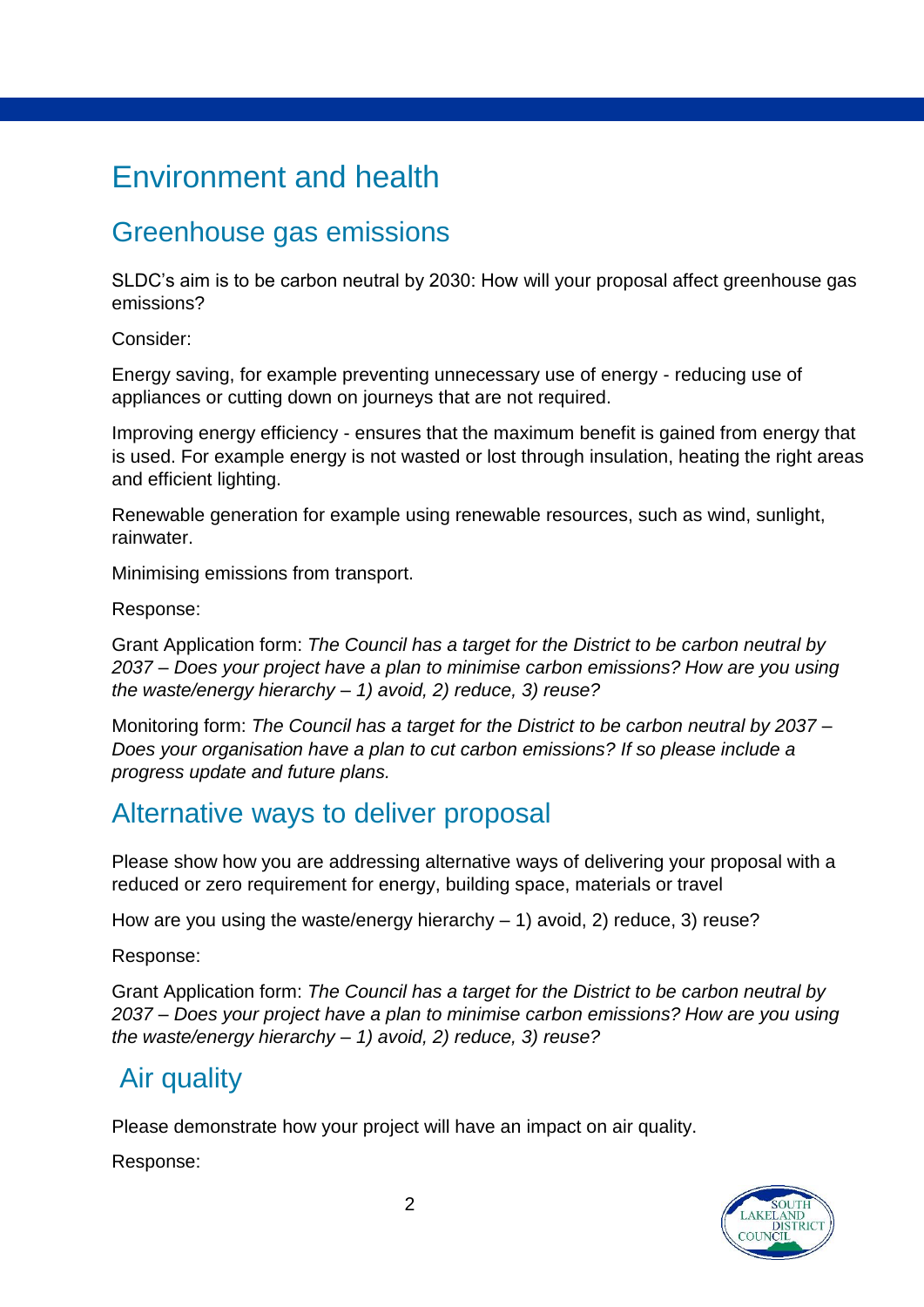#### N/A

### **Biodiversity**

Please outline any impacts on biodiversity that your proposal might have

"To halt overall biodiversity loss, support healthy well-functioning ecosystems and establish coherent ecological networks, (create) more and better places for nature for the benefit of wildlife and people": Biodiversity 2020: A strategy for England's wildlife and ecosystem services, DEFRA.

Response:

N/A

### Climate change impact

How does your proposal mitigate the impacts of climate change?

Assess the risks and impacts associated with climate change (extreme weather events: flooding, heatwaves, droughts and fires) and the implications for our services and communities. Describe measures in place to embed resilience and recovery.

Response:

N/A

### Active travel

How does the proposal enable active travel?

Encouraging and facilitating walking, cycling and public transport.

Response:

N/A

### Economy and culture

### Sustainable development

How does the proposal contribute to inclusive and sustainable development?

Response:

The grant funding is to encourage, stimulate and support community and individual resilience.

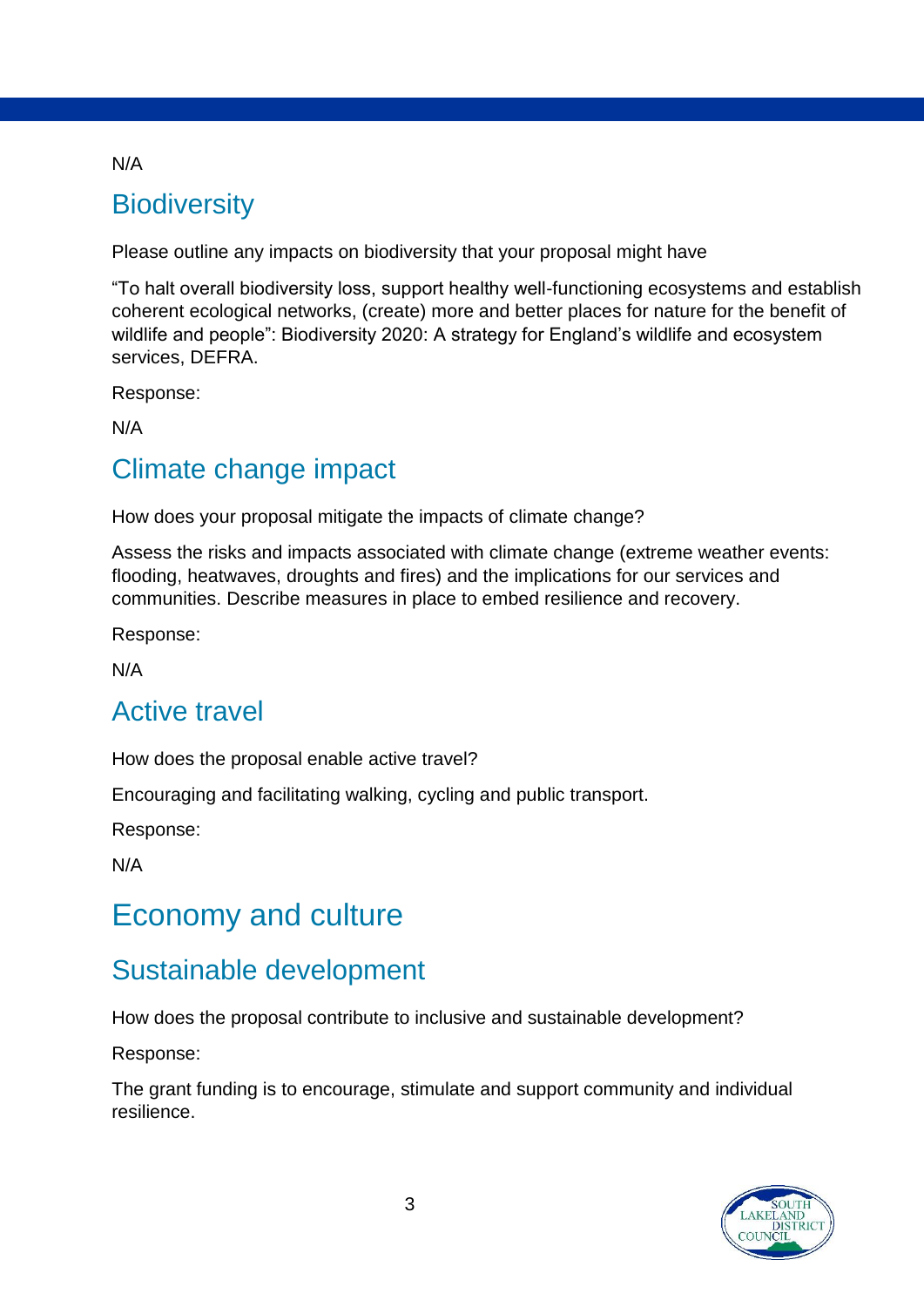### Pay

How does the proposal impact on jobs and levels of pay?

Response:

N/A

### Healthier high streets

Demonstrate how the proposal contributes to healthier high streets.

Response:

Supports personal solvency.

### Culture, creativity and heritage

How does the proposal impact on culture, creativity or heritage and if not can they be embedded in this proposal?

Response:

Improving access to community support and promoting belonging and wellness.

# Housing and communities

### Housing standards

Does the proposal lead to an improvement in the standard of housing?

Response:

Improved standards of housing could be an outcome depending on the bids received.

### Access to housing

How does the proposal increase access to housing?

Response:

N/A

### Crime and fear of crime

How does the proposal reduce crime or fear of crime?

Response:

Promoting community support and belonging.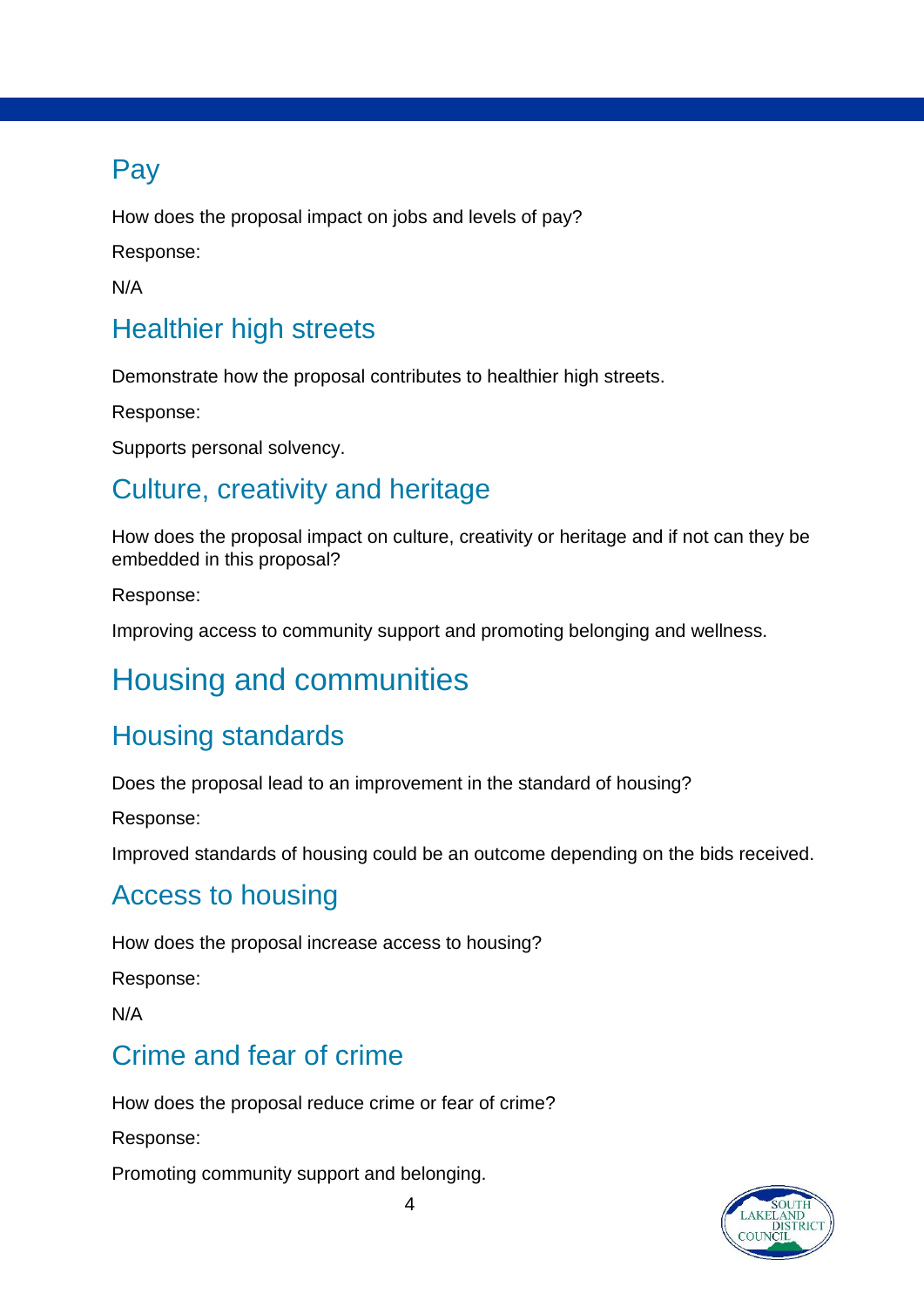### Social connectedness

How does the proposal increase social connectedness?

Response:

Promoting community support and belonging.

## Health and sustainability impact summary

Each category is rated either: Positive, Negative, Neutral, or unknown

#### Environment and Health

#### **Impossible to say as the bids haven't been received.**

Greenhouse gases emissions:

Air Quality:

Biodiversity:

Impacts on climate change:

Reduced or zero requirement for energy, building space, materials or travel:

Active travel:

### Economy and Culture

Inclusive and sustainable development: Jobs and level of pay: Healthier high streets:

Culture creativity and heritage:

### Housing and communities

Standard of housing: Access to housing: Crime: Social connectedness: